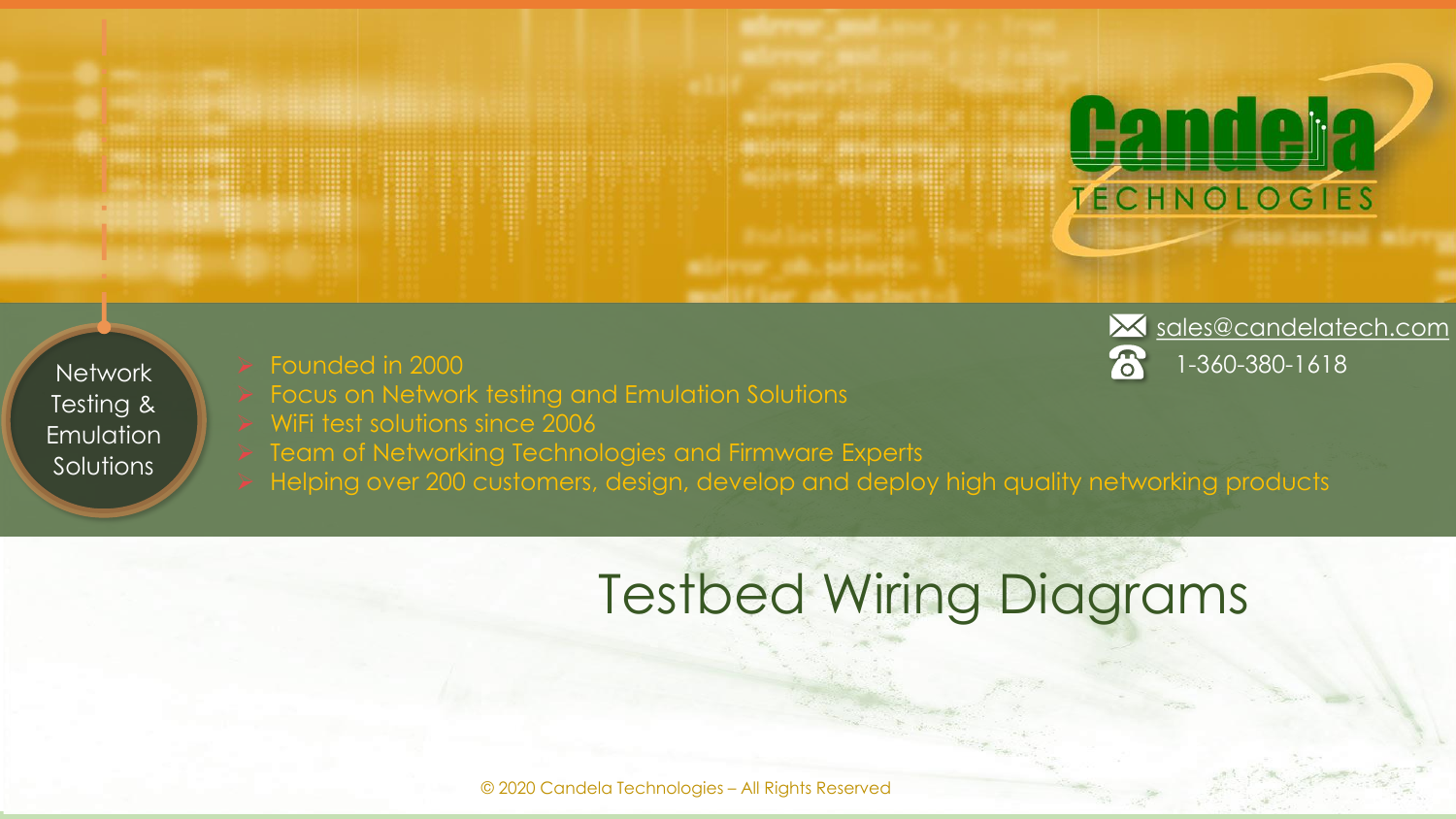# TR-398

#### Wi-Fi In-Premises Performance Testing (https://www.broadband[forum.org/download/TR-398.pdf](https://www.broadband-forum.org/download/TR-398.pdf) )

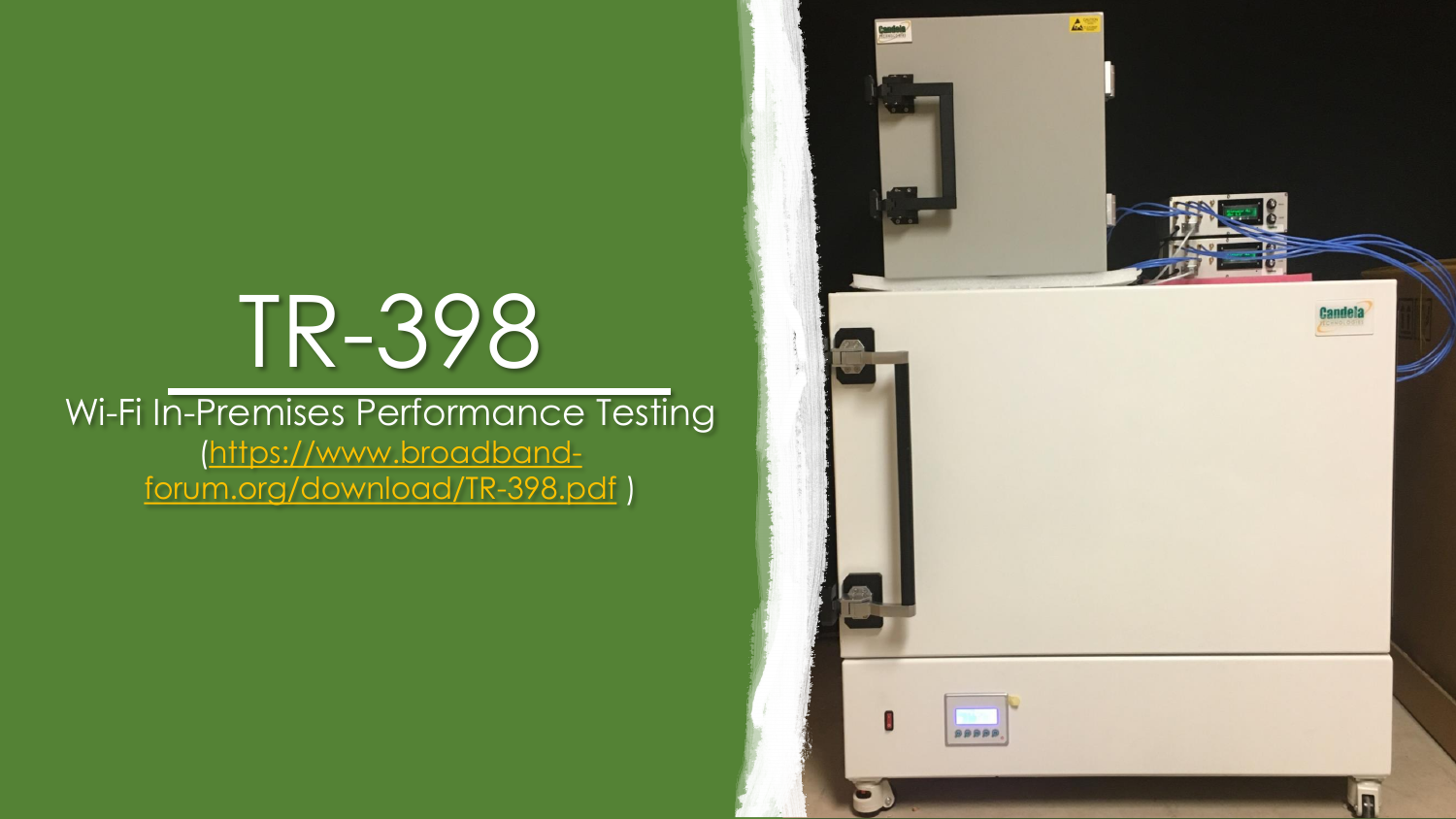## TR-398 Test Plan Summary



#### 6.1.1

#### **Receiver Sensitivity Test**

Test the Quality/Ability of the AP's receiver in being able to handle different coding schemes at different power levels .

#### **Range Versus Rate Test**

Test measures the Throughput of the DUT with the station being at different distances from the AP.

#### **Downlink MU-MIMO Perf**

Test to ensure the downlink throughput increases substantially with multiple clients and MU-MIMO enabled.

#### **Maximum Connection Test**

6.2.1

The Maximum Connection test intends to verify that the Wi-Fi AP can support 32 STAs simultaneously connected with minimal packet loss and no disassociations taking place

#### **Maximum Throughput Test**

6.2.2

Test intends to measure the maximum throughput performance of the DUT.

# 6.3.2

6.3.1

#### **Spatial Consistency Test**

Test measures the performance of the AP at various antenna orientations with respect to the stations.

# 6.5.1

6.5.2

6.4.3

#### **Long Term Stability**

Test to make sure the AP can consistently achieve high throughput over a very long test duration.

#### **Multiple STAs Perf Test**

Measure performance of the AP with multiple stations at different distances, to emulate the real world behavior.

#### **AP Coexistence**

Test to make sure the AP can achieve good performance in the presence of other neighboring APs and clients

#### **Airtime Fairness Test**

6.2.3

Verify the capability of Wi-Fi device to guarantee the fairness of airtime usage when handle a mix of clients using new and legacy 802.11 standards.



6.4.2

6.4.1

#### **Multiple Assoc/Disassoc Stability**

In a multi client scenario, test if the AP throughput performance degrades with other clients connecting and disconnecting simultaneously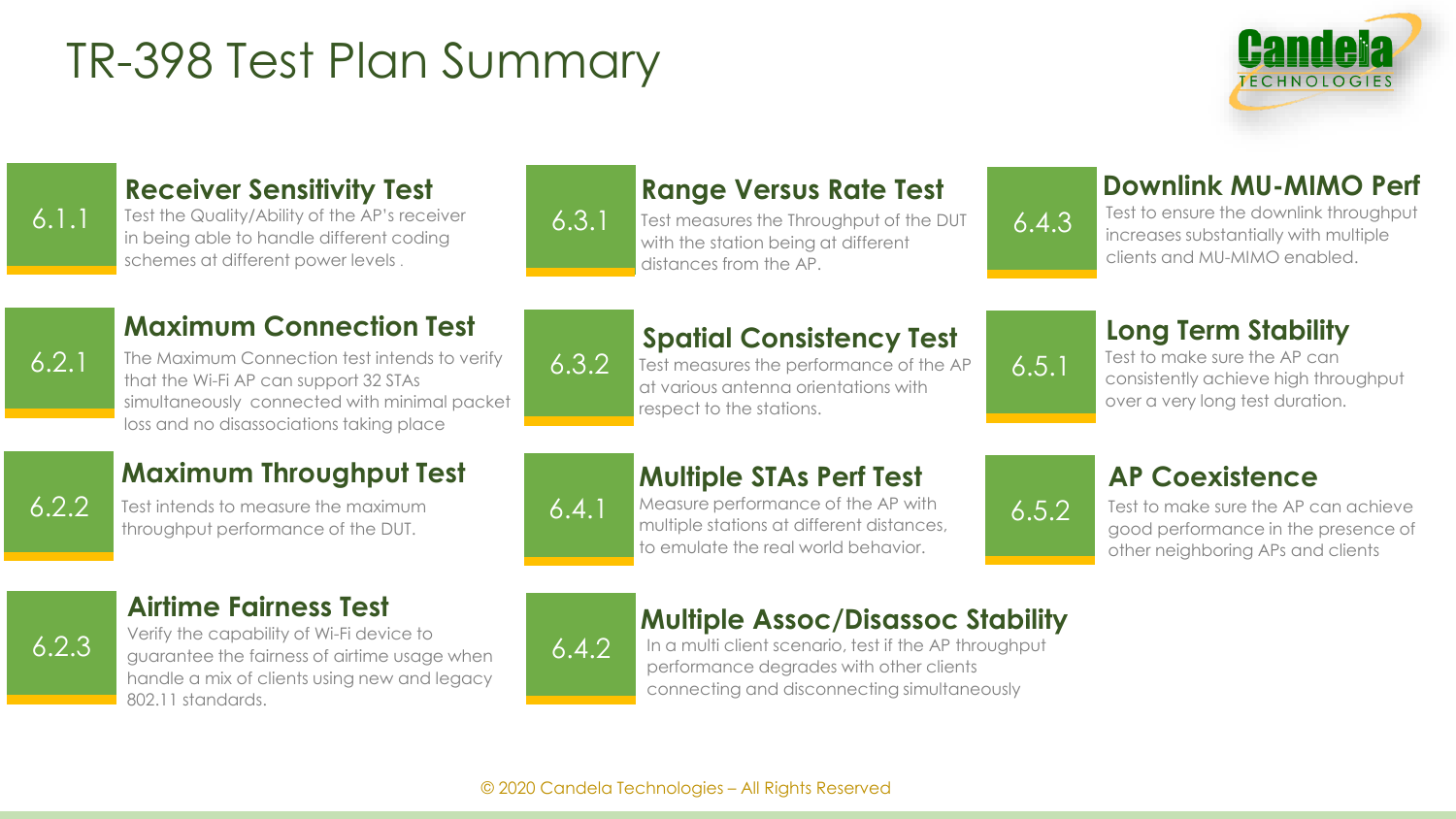## TR-398 Testbed Setup



**Candela** 

**TECHNOLOGIES**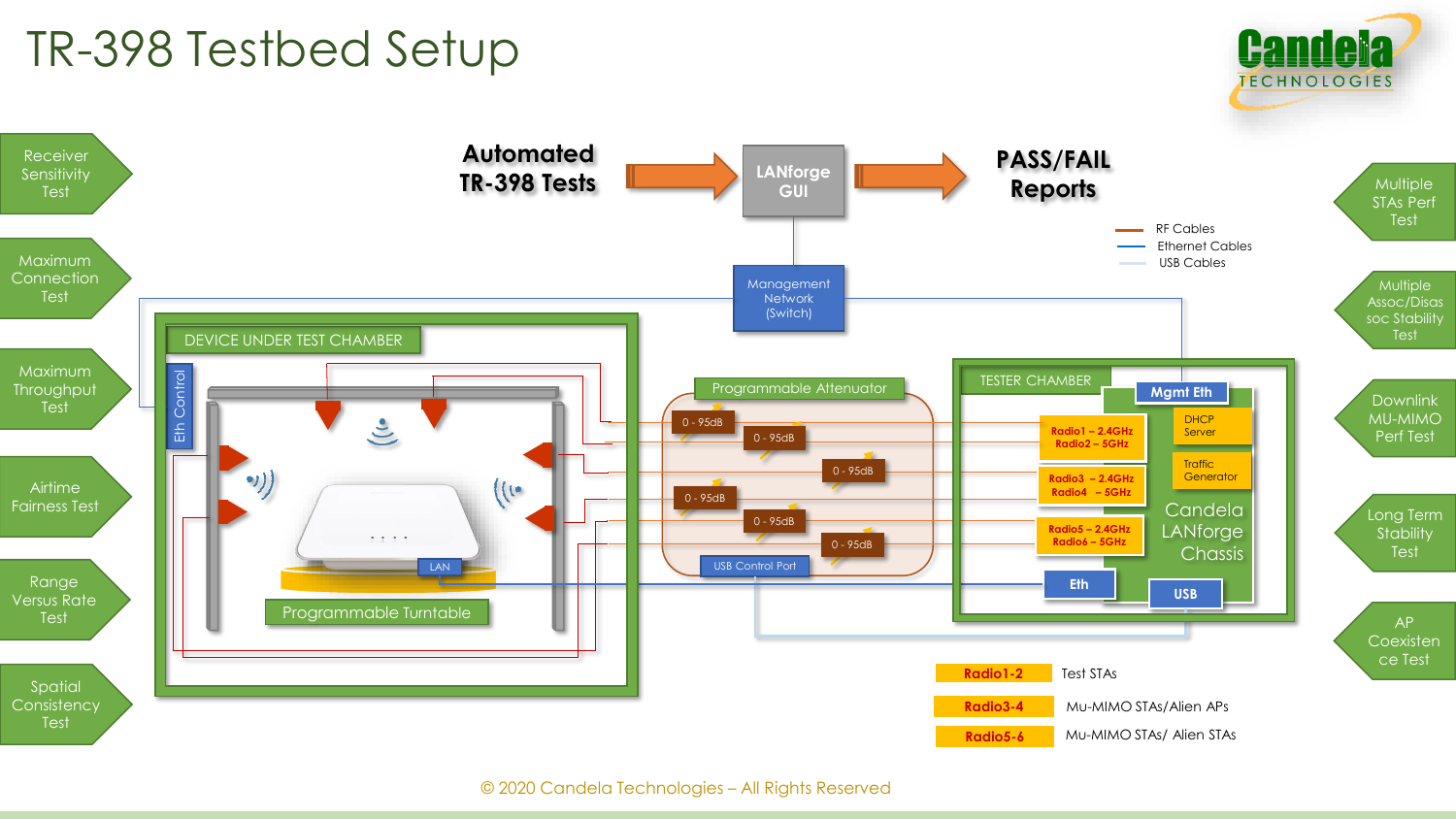### TR-398 Testbed installation notes.

#### • **2D Chamber**

- Use 60cm and/or 1m SMA Male to SMA Male cables to connect the directional antenna to the wall.
- The directional antennas mount on the rails on both sides and the back of the chamber, and should point towards the DUT AP.
- DUT AP sits on the rotational platform in the middle of the chamber.

#### • **Medium Chamber**

- This holds the LANforge system.
- Use 16 30cm cables to connect radios to the '2' side of the 2-1 splitters.
- Use 8 60cm cables to connect 2-1 splitters to the walls.
- Ensure all splitter/combiners are inside the chamber.

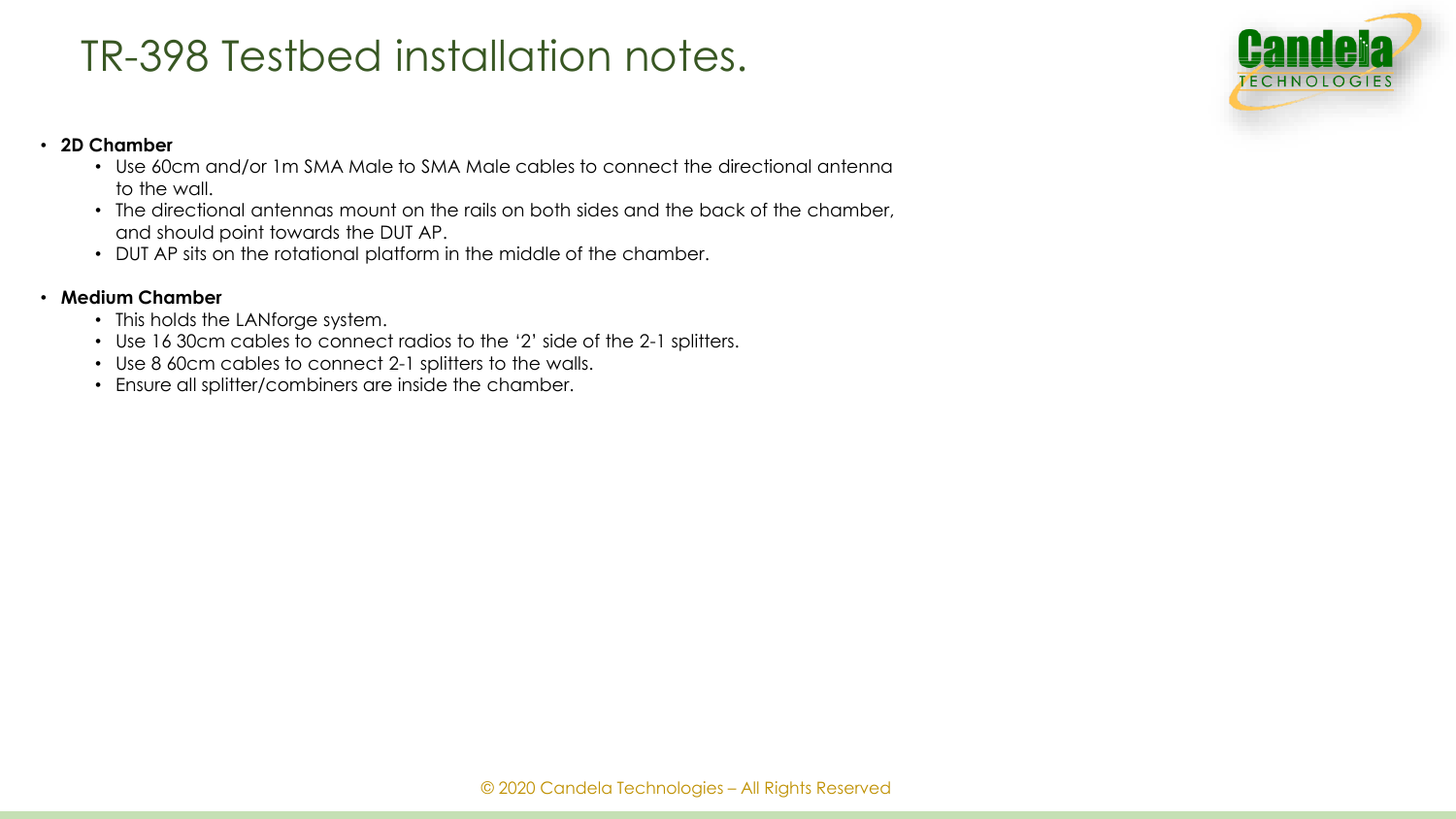### Testbed Wiring Diagram



© 2020 Candela Technologies – All Rights Reserved